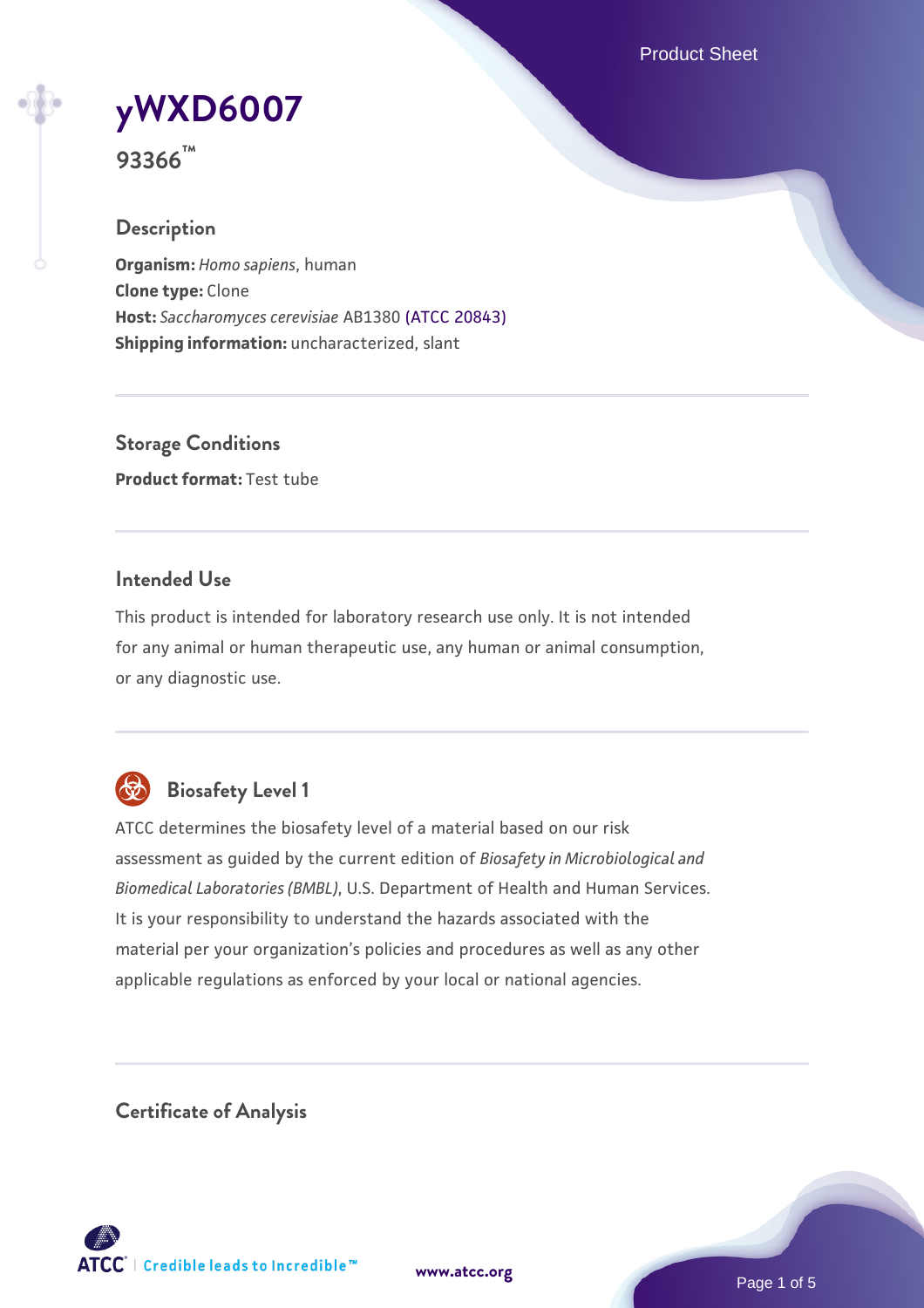# **[yWXD6007](https://www.atcc.org/products/93366)** Product Sheet **93366**

For batch-specific test results, refer to the applicable certificate of analysis that can be found at www.atcc.org.

# **Insert Information**

**Type of DNA:** genomic **Genome:** Homo sapiens **Chromosome:** X X pter-q27.3 **Gene name:** DNA Segment, single copy **Gene product:** DNA Segment, single copy [DXS4947] **Gene symbol:** DXS4947 **Contains complete coding sequence:** Unknown **Insert end:** EcoRI

# **Vector Information**

**Construct size (kb):** 120.0 **Intact vector size:** 11.454 **Vector name:** pYAC4 **Type of vector:** YAC **Host range:** *Saccharomyces cerevisiae*; *Escherichia coli* **Vector information:** other: telomere, 3548-4235 other: telomere, 6012-6699 Cross references: DNA Seq. Acc.: U01086 **Cloning sites:** EcoRI **Markers:** SUP4; HIS3; ampR; URA3; TRP1 **Replicon:** pMB1, 7186-7186; ARS1, 9632-10376

# **Growth Conditions**

**Medium:** 



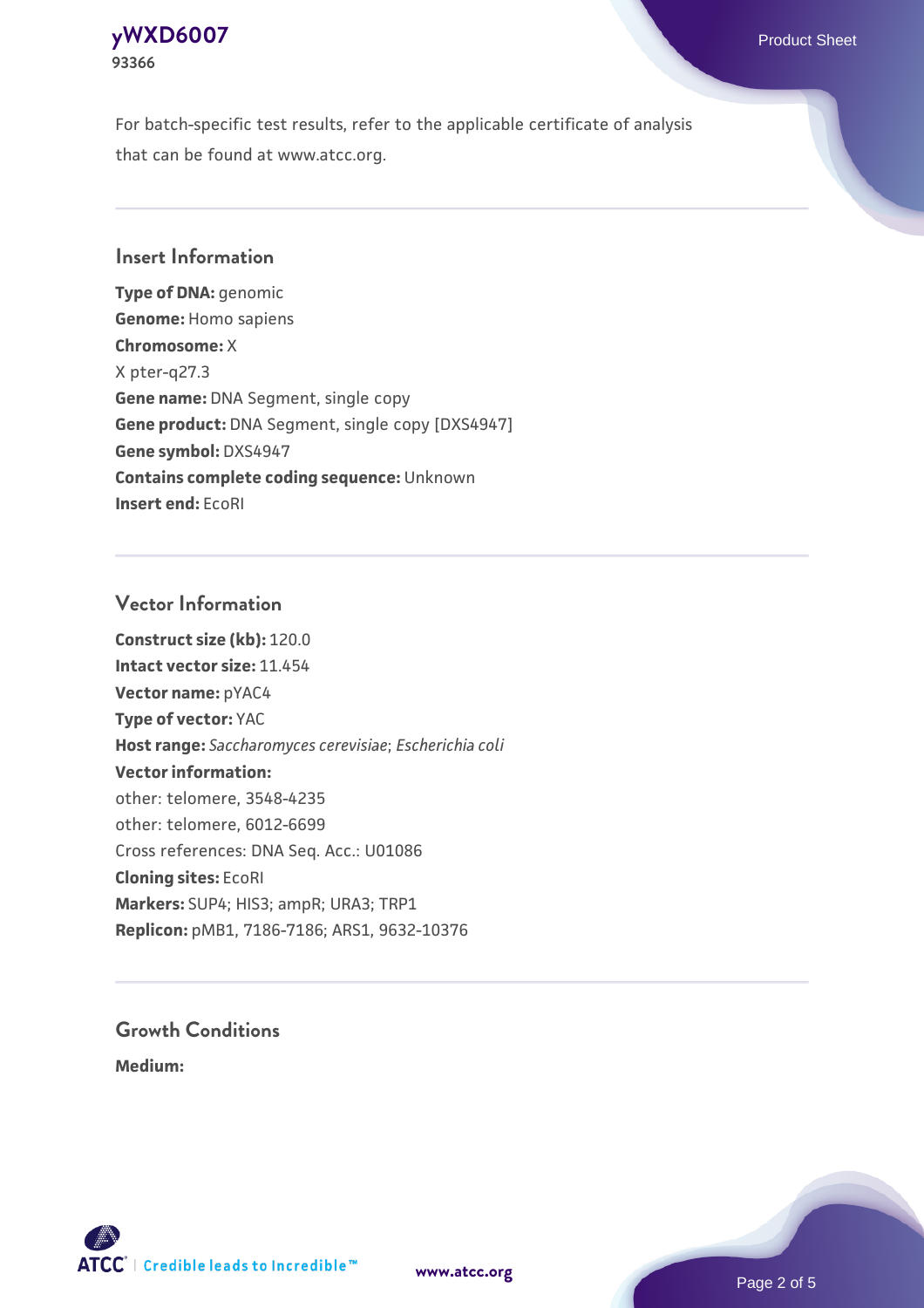**[yWXD6007](https://www.atcc.org/products/93366)** Product Sheet **93366**

[ATCC Medium 1245: YEPD](https://www.atcc.org/-/media/product-assets/documents/microbial-media-formulations/1/2/4/5/atcc-medium-1245.pdf?rev=705ca55d1b6f490a808a965d5c072196) **Temperature:** 30°C

#### **Notes**

More information may be available from ATCC (http://www.atcc.org or 703- 365-2620).

# **Material Citation**

If use of this material results in a scientific publication, please cite the material in the following manner: yWXD6007 (ATCC 93366)

# **References**

References and other information relating to this material are available at www.atcc.org.

#### **Warranty**

The product is provided 'AS IS' and the viability of ATCC® products is warranted for 30 days from the date of shipment, provided that the customer has stored and handled the product according to the information included on the product information sheet, website, and Certificate of Analysis. For living cultures, ATCC lists the media formulation and reagents that have been found to be effective for the product. While other unspecified media and reagents may also produce satisfactory results, a change in the ATCC and/or depositor-recommended protocols may affect the recovery, growth, and/or function of the product. If an alternative medium formulation or reagent is used, the ATCC warranty for viability is no longer

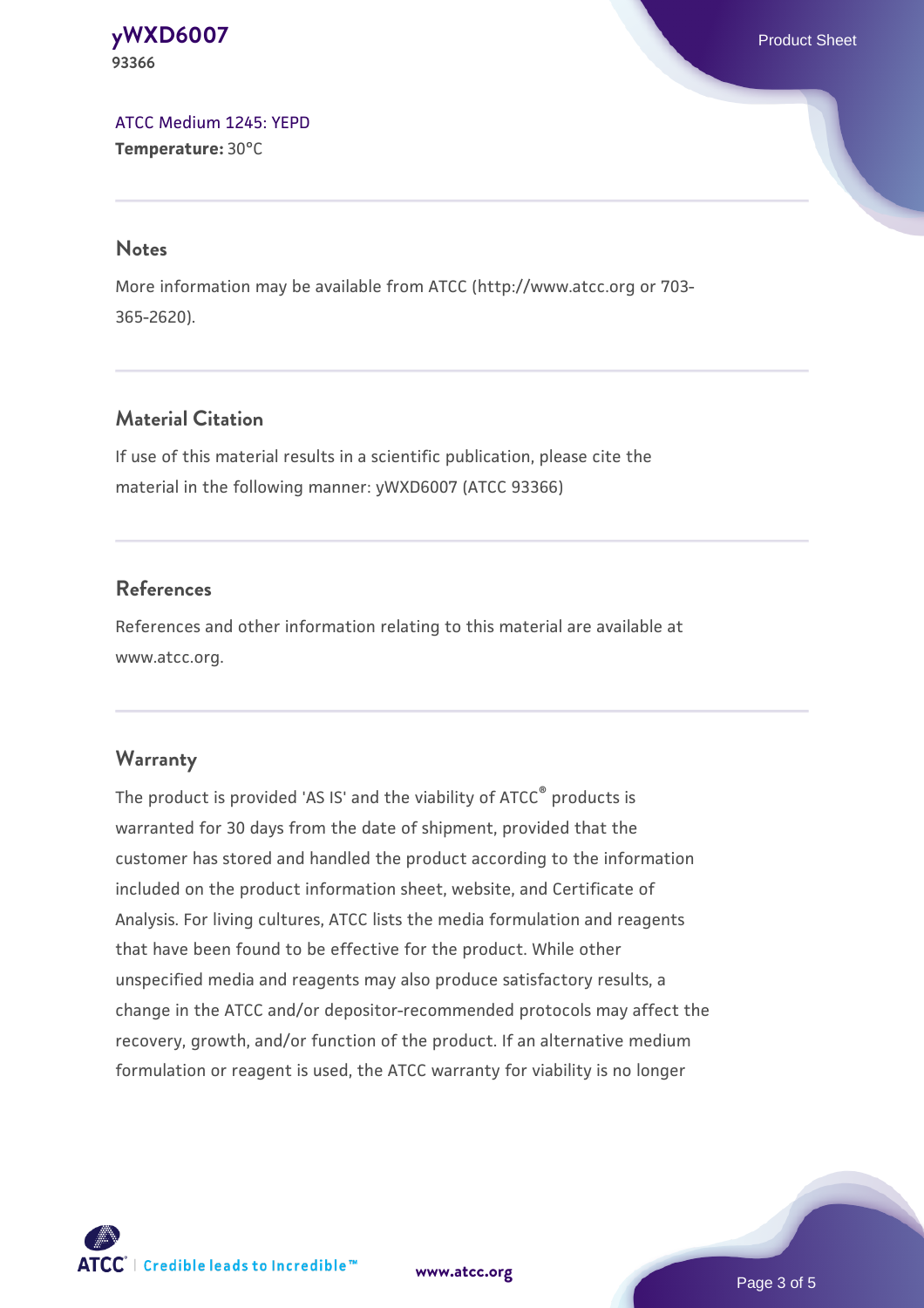**93366**

**[yWXD6007](https://www.atcc.org/products/93366)** Product Sheet

valid. Except as expressly set forth herein, no other warranties of any kind are provided, express or implied, including, but not limited to, any implied warranties of merchantability, fitness for a particular purpose, manufacture according to cGMP standards, typicality, safety, accuracy, and/or noninfringement.

#### **Disclaimers**

This product is intended for laboratory research use only. It is not intended for any animal or human therapeutic use, any human or animal consumption, or any diagnostic use. Any proposed commercial use is prohibited without a license from ATCC.

While ATCC uses reasonable efforts to include accurate and up-to-date information on this product sheet, ATCC makes no warranties or representations as to its accuracy. Citations from scientific literature and patents are provided for informational purposes only. ATCC does not warrant that such information has been confirmed to be accurate or complete and the customer bears the sole responsibility of confirming the accuracy and completeness of any such information.

This product is sent on the condition that the customer is responsible for and assumes all risk and responsibility in connection with the receipt, handling, storage, disposal, and use of the ATCC product including without limitation taking all appropriate safety and handling precautions to minimize health or environmental risk. As a condition of receiving the material, the customer agrees that any activity undertaken with the ATCC product and any progeny or modifications will be conducted in compliance with all applicable laws, regulations, and guidelines. This product is provided 'AS IS' with no representations or warranties whatsoever except as expressly set forth herein and in no event shall ATCC, its parents, subsidiaries, directors, officers, agents, employees, assigns, successors, and affiliates be liable for indirect, special, incidental, or consequential damages of any kind in connection with or arising out of the customer's use of the product. While reasonable effort is made to ensure authenticity and reliability of materials on deposit, ATCC is not liable for damages arising from the misidentification or



**[www.atcc.org](http://www.atcc.org)**

Page 4 of 5